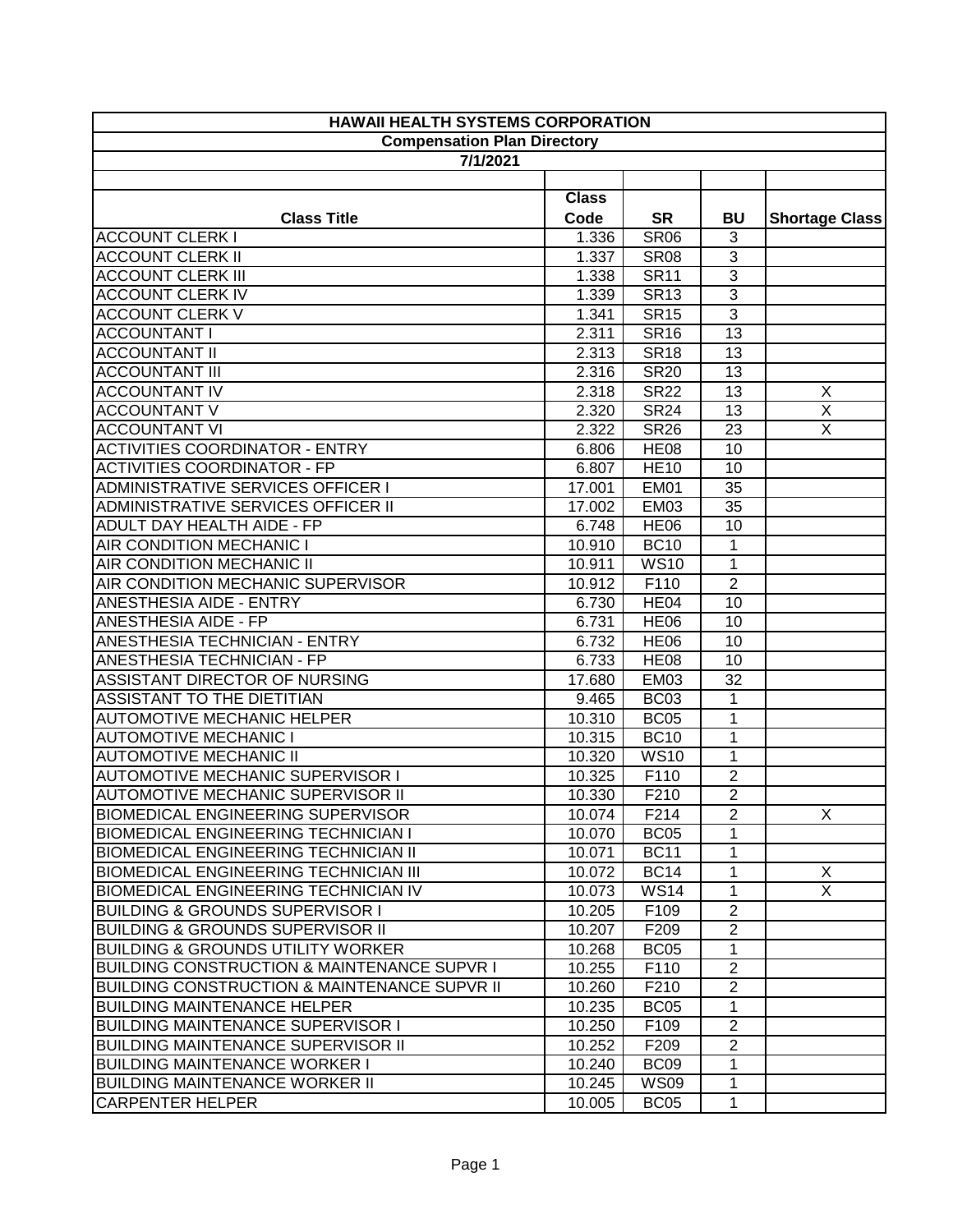| <b>HAWAII HEALTH SYSTEMS CORPORATION</b>         |              |                  |                         |                         |
|--------------------------------------------------|--------------|------------------|-------------------------|-------------------------|
| <b>Compensation Plan Directory</b>               |              |                  |                         |                         |
| 7/1/2021                                         |              |                  |                         |                         |
|                                                  |              |                  |                         |                         |
|                                                  | <b>Class</b> |                  |                         |                         |
| <b>Class Title</b>                               | Code         | <b>SR</b>        | <b>BU</b>               | <b>Shortage Class</b>   |
| <b>CARPENTER I</b>                               | 10.010       | <b>BC09</b>      | 1                       |                         |
| <b>CARPENTER II</b>                              | 10.015       | <b>WS09</b>      | $\mathbf{1}$            |                         |
| <b>CARPENTER SUPERVISOR I</b>                    | 10.020       | F109             | $\overline{2}$          |                         |
| <b>CARPENTER SUPERVISOR II</b>                   | 10.021       | F209             | $\overline{2}$          |                         |
| <b>CASHIER CLERK</b>                             | 1.366        | <b>SR08</b>      | 3                       |                         |
| <b>CASHIER I</b>                                 | 1.370        | <b>SR10</b>      | $\overline{3}$          |                         |
| <b>CASHIER II</b>                                | 1.375        | <b>SR12</b>      | $\overline{\omega}$     |                         |
| <b>CENTRAL SUPPLY AIDE I</b>                     | 6.780        | <b>SR06</b>      | 3                       |                         |
| <b>CENTRAL SUPPLY AIDE II</b>                    | 6.781        | <b>SR08</b>      | $\overline{\omega}$     |                         |
| CENTRAL SUPPLY AIDE III                          | 6.782        | <b>SR10</b>      | $\overline{3}$          |                         |
| <b>CENTRAL SUPPLY TECH I</b>                     | 6.784        | <b>SR12</b>      | $\overline{3}$          |                         |
| <b>CENTRAL SUPPLY TECH II</b>                    | 6.785        | <b>SR14</b>      | $\overline{4}$          |                         |
| CERTIFIED NURSE AIDE - ENTRY                     | 6.745        | <b>HE02</b>      | 10                      |                         |
| CERTIFIED NURSE AIDE - FP                        | 6.746        | HE <sub>04</sub> | 10                      |                         |
| CERTIFIED REGISTERED NURSE ANESTHETIST (CRNA) I  | 6.471        | <b>SR24</b>      | 9                       | X                       |
| CERTIFIED REGISTERED NURSE ANESTHETIST (CRNA) II | 6.472        | <b>SR26</b>      | $9\,$                   | $\overline{\mathsf{x}}$ |
| <b>CHARGEMASTER COORDINATOR I</b>                | 2.340        | <b>SR16</b>      | 13                      |                         |
| CHARGEMASTER COORDINATOR II                      | 2.341        | <b>SR18</b>      | 13                      |                         |
| CHARGEMASTER COORDINATOR III                     | 2.342        | <b>SR20</b>      | 13                      |                         |
| <b>CHARGEMASTER COORDINATOR IV</b>               | 2.343        | <b>SR22</b>      | 13                      |                         |
| CHARGEMASTER COORDINATOR V                       | 2.344        | <b>SR24</b>      | 13                      |                         |
| <b>CHARGEMASTER MANAGER</b>                      | 2.345        | <b>SR26</b>      | 13                      |                         |
| <b>CLERICAL SUPERVISOR I</b>                     | 1.011        | <b>SR10</b>      | 4                       |                         |
| <b>CLERICAL SUPERVISOR II</b>                    | 1.012        | <b>SR12</b>      | 4                       |                         |
| <b>CLERICAL SUPERVISOR III</b>                   | 1.013        | <b>SR14</b>      | 4                       |                         |
| <b>CLERICAL SUPERVISOR IV</b>                    | 1.014        | <b>SR16</b>      | $\overline{\mathbf{4}}$ |                         |
| <b>CLERK II</b>                                  | 1.006        | <b>SR06</b>      | $\overline{3}$          |                         |
| <b>CLERK III</b>                                 | 1.007        | <b>SR08</b>      | $\overline{3}$          |                         |
| <b>CLERKIV</b>                                   | 1.008        | <b>SR10</b>      | $\overline{3}$          |                         |
| <b>CLERK TYPIST I</b>                            | 1.033        | <b>SR06</b>      | $\overline{3}$          |                         |
| <b>CLERK TYPIST II</b>                           | 1.036        | <b>SR08</b>      | 3                       |                         |
| <b>CLERK TYPIST III</b>                          | 1.039        | <b>SR10</b>      | 3                       |                         |
| <b>CLERK TYPIST IV</b>                           | 1.042        | <b>SR12</b>      | 3                       |                         |
| <b>CLERK V</b>                                   | 1.009        | <b>SR12</b>      | 3                       |                         |
| <b>CLINIC MANAGER</b>                            | 2.150        | <b>SR20</b>      | 13                      |                         |
| <b>CLINIC RECEPTIONIST I</b>                     | 1.035        | <b>SR11</b>      | 3                       |                         |
| <b>CLINIC RECEPTIONIST II</b>                    | 1.037        | <b>SR12</b>      | 3                       |                         |
| <b>CLINIC RECEPTIONIST III</b>                   | 1.038        | <b>SR13</b>      | 3                       |                         |
| <b>CLINIC SUPERVISOR</b>                         | 1.701        | <b>SR17</b>      | $\overline{4}$          |                         |
| <b>CODER I</b>                                   | 4.125        | <b>SR13</b>      | 3                       | X                       |
| <b>CODER II</b>                                  | 4.126        | <b>SR15</b>      | 3                       | $\overline{X}$          |
| <b>CODER III</b>                                 | 4.127        | <b>SR17</b>      | $\mathbf{3}$            | X                       |
| <b>CODER IV</b>                                  | 4.128        | <b>SR19</b>      | 3                       | $\overline{X}$          |
| COMMUNITY RELATIONS & PROGRAM MANAGER            | 2.980        | <b>SR26</b>      | 13                      |                         |
| COMMUNITY RELATIONS COORDINATOR                  | 2.979        | <b>SR24</b>      | 13                      |                         |
| COMPLIANCE & PRIVACY SPECIALIST I                | 2.131        | <b>SR16</b>      | 13                      |                         |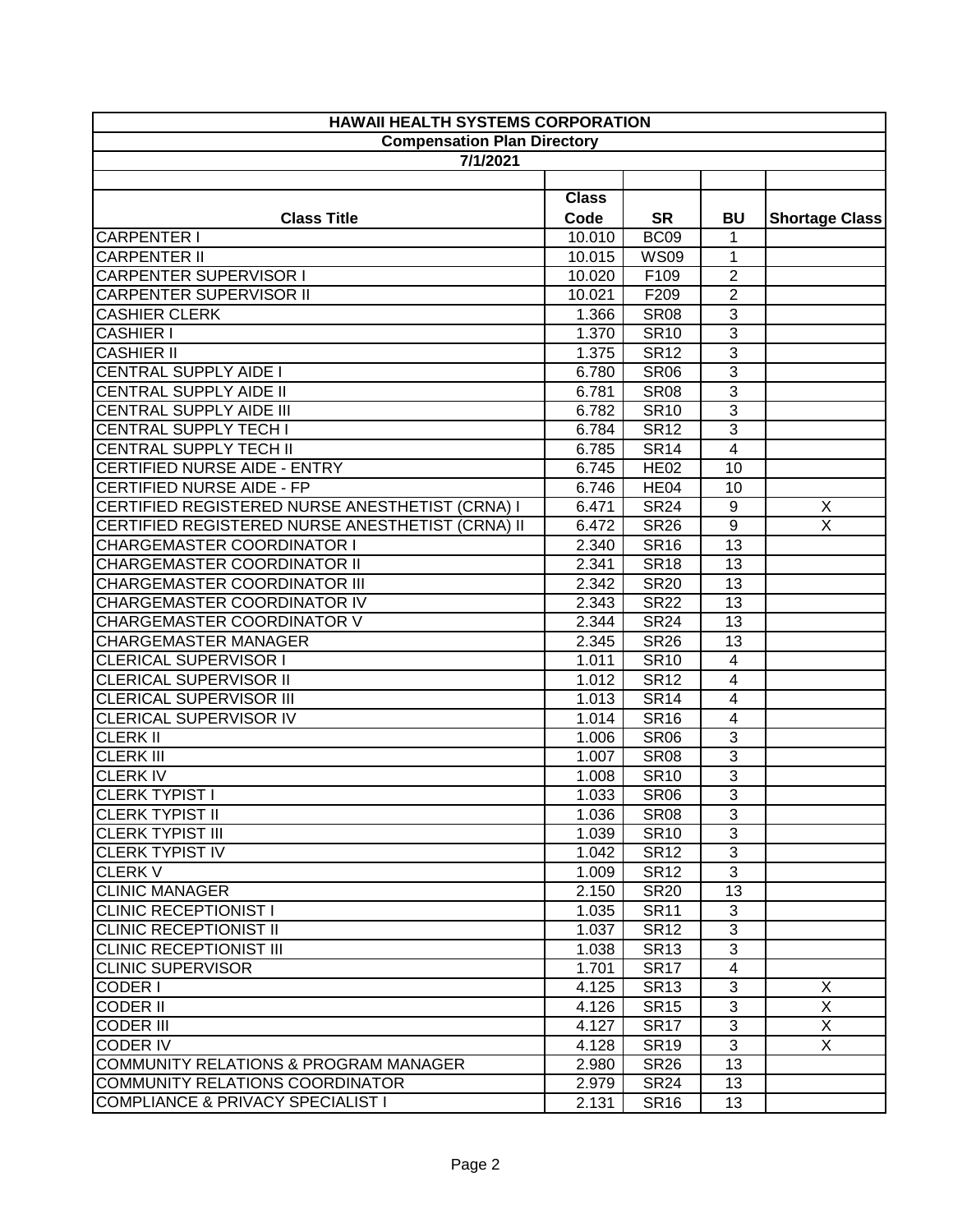| <b>HAWAII HEALTH SYSTEMS CORPORATION</b>        |              |                  |                |                         |
|-------------------------------------------------|--------------|------------------|----------------|-------------------------|
| <b>Compensation Plan Directory</b>              |              |                  |                |                         |
| 7/1/2021                                        |              |                  |                |                         |
|                                                 |              |                  |                |                         |
|                                                 | <b>Class</b> |                  |                |                         |
| <b>Class Title</b>                              | Code         | <b>SR</b>        | <b>BU</b>      | <b>Shortage Class</b>   |
| <b>COMPLIANCE &amp; PRIVACY SPECIALIST II</b>   | 2.132        | <b>SR18</b>      | 13             |                         |
| <b>COMPLIANCE &amp; PRIVACY SPECIALIST III</b>  | 2.133        | <b>SR20</b>      | 13             |                         |
| <b>COMPLIANCE &amp; PRIVACY SPECIALIST IV</b>   | 2.134        | <b>SR22</b>      | 13             |                         |
| <b>CONSTRUCTION &amp; MAINTENANCE WORKER I</b>  | 10.201       | <b>BC09</b>      | $\mathbf{1}$   |                         |
| CONSTRUCTION & MAINTENANCE WORKER II            | 10.202       | <b>WS10</b>      | $\mathbf{1}$   |                         |
| CONTRACT VALUATION MANAGER                      | 2.135        | <b>SR26</b>      | 13             |                         |
| <b>CONTRACTS ASSISTANT I</b>                    | 1.609        | <b>SR13</b>      | 3              |                         |
| <b>CONTRACTS ASSISTANT II</b>                   | 1.610        | <b>SR15</b>      | $\overline{3}$ |                         |
| <b>CONTRACTS MANAGER (SENIOR)</b>               | 17.005       | <b>EM05</b>      | 35             |                         |
| <b>CONTRACTS MANAGER I</b>                      | 2.125        | <b>SR24</b>      | 13             |                         |
| <b>CONTRACTS MANAGER II</b>                     | 2.126        | <b>SR26</b>      | 13             |                         |
| COOK I                                          | 9.550        | <b>BC05</b>      | 1              |                         |
| <b>COOK II</b>                                  | 9.555        | <b>BC08</b>      | 1              |                         |
| <b>COOK III</b>                                 | 9.560        | <b>WS08</b>      | 1              |                         |
| <b>COOK IV</b>                                  | 9.565        | F108             | $\overline{2}$ |                         |
| <b>DIALYSIS TECHNICIAN - ENTRY</b>              | 6.825        | <b>HE06</b>      | 10             |                         |
| <b>DIALYSIS TECHNICIAN - FP</b>                 | 6.826        | <b>HE08</b>      | 10             |                         |
| <b>DIETARY AIDE</b>                             | 9.463        | <b>BC03</b>      | $\mathbf{1}$   |                         |
| <b>DIETETIC TECHNICIAN</b>                      | 6.660        | <b>SR15</b>      | 3              |                         |
| <b>DIETITIAN II</b>                             | 6.652        | <b>SR18</b>      | 13             | X                       |
| <b>DIETITIAN III</b>                            | 6.654        | <b>SR20</b>      | 13             | $\overline{\mathsf{x}}$ |
| <b>DIETITIAN IV</b>                             | 6.655        | <b>SR22</b>      | 13             | Χ                       |
| <b>DIETITIAN V</b>                              | 6.656        | <b>SR24</b>      | 23             | $\overline{\mathsf{x}}$ |
| <b>DINING ROOM ATTENDANT</b>                    | 9.452        | <b>WS02</b>      | $\mathbf{1}$   |                         |
| <b>DIRECTOR OF CARDIOVASCULAR SERVICES</b>      | 17.510       | <b>EM05</b>      | 35             |                         |
| <b>DIRECTOR OF IMAGING (FACILITY)</b>           | 17.500       | <b>EM03</b>      | 35             | X                       |
| <b>DIRECTOR OF IMAGING (REGION)</b>             | 17.501       | <b>EM05</b>      | 35             | $\overline{\mathsf{x}}$ |
| <b>DIRECTOR OF PHARMACY (FACILITY)</b>          | 17.520       | <b>EM03</b>      | 35             |                         |
| <b>DIRECTOR OF PHARMACY (REGION)</b>            | 17.521       | <b>EM05</b>      | 35             |                         |
| <b>ECG TECHNICIAN - ENTRY</b>                   | 6.812        | <b>HE06</b>      | 10             |                         |
| <b>ECG TECHNICIAN - FP</b>                      | 6.813        | <b>HE08</b>      | 10             |                         |
| <b>JEEG TECHNICIAN - ENTRY</b>                  | 6.816        | HE <sub>06</sub> | 10             |                         |
| <b>EEG TECHNICIAN - FP</b>                      | 6.817        | HE <sub>08</sub> | 10             |                         |
| <b>ELECTRICIAN HELPER</b>                       | 10.050       | BC <sub>05</sub> | 1              |                         |
| ELECTRICIAN I                                   | 10.055       | <b>BC10</b>      | 1              | X                       |
| ELECTRICIAN II                                  | 10.060       | <b>WS10</b>      | 1              | $\overline{X}$          |
| ELECTRICIAN SUPERVISOR I                        | 10.065       | F110             | $\overline{2}$ |                         |
| <b>IELECTRICIAN SUPERVISOR II</b>               | 10.066       | F210             | $\overline{2}$ |                         |
| <b>IEMERGENCY ROOM ASSISTANT - ENTRY</b>        | 6.786        | HE <sub>06</sub> | 10             |                         |
| EMERGENCY ROOM ASSISTANT - FP                   | 6.787        | <b>HE08</b>      | 10             |                         |
| ENVIRONMENTAL SERVICES SUPERINTENDENT I         | 2.108        | <b>SR21</b>      | 4              |                         |
| <b>ENVIRONMENTAL SERVICES SUPERINTENDENT II</b> | 2.109        | <b>SR24</b>      | 4              |                         |
| ENVIRONMENTAL SERVICES SUPERVISOR I             | 9.325        | F102             | $\overline{2}$ |                         |
| ENVIRONMENTAL SERVICES SUPERVISOR II            | 9.330        | F202             | $\overline{2}$ |                         |
| ENVIRONMENTAL SERVICES WORKER II                | 9.315        | BC <sub>02</sub> | $\mathbf{1}$   |                         |
| <b>ENVIRONMENTAL SERVICES WORKER III</b>        | 9.320        | <b>WS02</b>      | $\mathbf{1}$   |                         |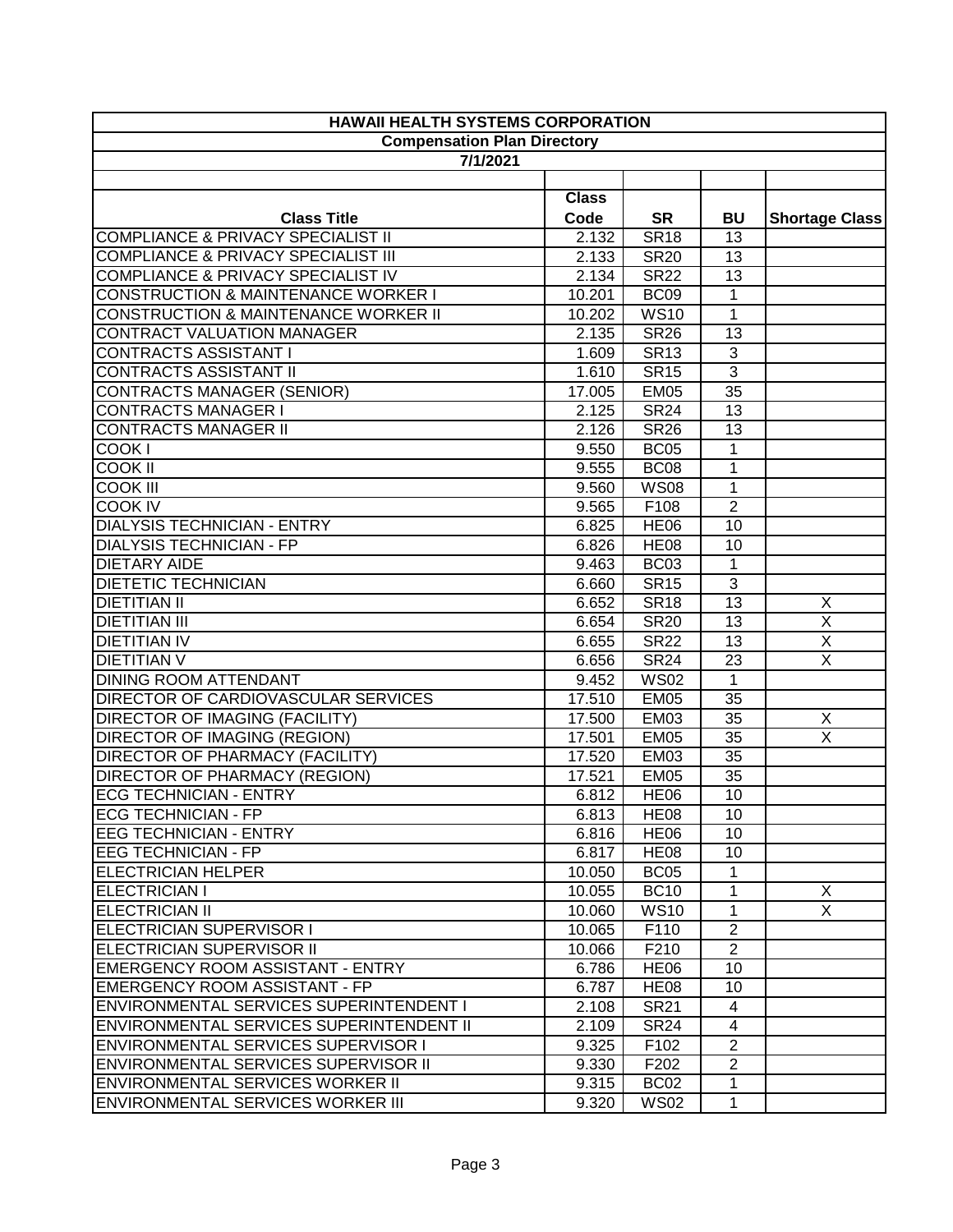| <b>HAWAII HEALTH SYSTEMS CORPORATION</b>               |              |             |                |                         |
|--------------------------------------------------------|--------------|-------------|----------------|-------------------------|
| <b>Compensation Plan Directory</b>                     |              |             |                |                         |
| 7/1/2021                                               |              |             |                |                         |
|                                                        |              |             |                |                         |
|                                                        | <b>Class</b> |             |                |                         |
| <b>Class Title</b>                                     | Code         | <b>SR</b>   | <b>BU</b>      | <b>Shortage Class</b>   |
| <b>EXERCISE PHYSIOLOGIST II</b>                        | 6.381        | <b>SR18</b> | 13             |                         |
| <b>EXERCISE PHYSIOLOGIST III</b>                       | 6.382        | <b>SR20</b> | 13             |                         |
| <b>FACILITIES OPERATIONS MANAGER</b>                   | 2.605        | <b>SR26</b> | 23             |                         |
| <b>FISCAL MANAGEMENT OFFICER</b>                       | 17.118       | <b>EM05</b> | 35             |                         |
| <b>FISCAL OFFICER I</b>                                | 2.330        | <b>SR26</b> | 13             |                         |
| <b>GENERAL CONSTRUCTION &amp; MAINTENANCE SUPVR I</b>  | 10.215       | F110        | $\overline{2}$ |                         |
| <b>GENERAL CONSTRUCTION &amp; MAINTENANCE SUPVR II</b> | 10.220       | F210        | $\overline{2}$ |                         |
| <b>GENERAL LABOR SUPERVISOR</b>                        | 9.025        | F103        | $\overline{2}$ |                         |
| <b>GENERAL LABORER I</b>                               | 9.005        | <b>BC02</b> | $\mathbf{1}$   |                         |
| <b>GENERAL LABORER II</b>                              | 9.010        | <b>BC03</b> | $\mathbf{1}$   |                         |
| <b>GENERAL LABORER III</b>                             | 9.015        | <b>WS03</b> | 1              |                         |
| <b>GI ASSISTANT - ENTRY</b>                            | 6.840        | HE04        | 10             |                         |
| <b>GI ASSISTANT - FP</b>                               | 6.841        | <b>HE06</b> | 10             |                         |
| <b>GRADUATE NURSE I</b>                                | 6.400        | <b>SR16</b> | 79             |                         |
| <b>GRADUATE NURSE II</b>                               | 6.401        | <b>SR17</b> | 79             |                         |
| <b>GROUNDSKEEPER I</b>                                 | 9.035        | <b>BC02</b> | $\mathbf{1}$   |                         |
| <b>GROUNDSKEEPER II</b>                                | 9.040        | <b>WS02</b> | $\mathbf{1}$   |                         |
| <b>HEALTH CARE AIDE - ENTRY</b>                        | 6.309        | HE04        | 10             |                         |
| <b>HEALTH CARE AIDE - FP</b>                           | 6.310        | <b>HE06</b> | 10             |                         |
| HEALTH INFO MGT ADMINSTRATOR                           | 4.133        | <b>SR24</b> | 23             | X                       |
| HEALTH INFO MGT ADMINSTRATOR II                        | 17.800       | <b>EM05</b> | 35             |                         |
| <b>HEALTH INFO MGT SPECIALIST II</b>                   | 4.130        | <b>SR18</b> | 13             | $\overline{X}$          |
| HEALTH INFO MGT SPECIALIST III                         | 4.131        | <b>SR20</b> | 13             | $\overline{\mathsf{X}}$ |
| HEALTH INFO MGT SPECIALIST IV                          | 4.132        | <b>SR22</b> | 23             | $\overline{X}$          |
| <b>HEALTH INFORMATION CLERK I</b>                      | 4.115        | <b>SR08</b> | 3              |                         |
| <b>HEALTH INFORMATION CLERK II</b>                     | 4.116        | <b>SR10</b> | $\overline{3}$ |                         |
| <b>HEALTH INFORMATION TECHNICIAN I</b>                 | 4.120        | <b>SR11</b> | $\overline{3}$ | X                       |
| <b>HEALTH INFORMATION TECHNICIAN II</b>                | 4.121        | <b>SR13</b> | $\overline{3}$ | X                       |
| <b>HEALTH INFORMATION TECHNICIAN III</b>               | 4.122        | <b>SR15</b> | 3              | X                       |
| <b>HEALTH INFORMATION TECHNICIAN IV</b>                | 4.123        | <b>SR17</b> | $\overline{4}$ |                         |
| <b>HEALTH UNIT CLERK I</b>                             | 1.030        | <b>SR08</b> | 3              |                         |
| <b>HEALTH UNIT CLERK II</b>                            | 1.031        | <b>SR10</b> | 3              |                         |
| HOME CARE AIDE - FP                                    | 6.851        | <b>HE06</b> | 10             |                         |
| HOSPITAL ENVIRONMENT OF CARE/SAFETY OFFICER I          | 2.620        | <b>SR16</b> | 13             |                         |
| HOSPITAL ENVIRONMENT OF CARE/SAFETY OFFICER II         | 2.621        | <b>SR18</b> | 13             |                         |
| HOSPITAL ENVIRONMENT OF CARE/SAFETY OFFICER III        | 2.622        | <b>SR20</b> | 13             |                         |
| HOSPITAL ENVIRONMENT OF CARE/SAFETY OFFICER IV         | 2.623        | <b>SR22</b> | 13             |                         |
| HOSPITAL ENVIRONMENT OF CARE/SAFETY OFFICER V          | 2.624        | <b>SR24</b> | 13             |                         |
| HOSPITAL HAZARDOUS MATERIALS SPECIALIST IV             | 8.703        | <b>SR22</b> | 13             |                         |
| HOSPITAL HAZARDOUS MATERIALS SPECIALIST V              | 8.704        | <b>SR24</b> | 13             |                         |
| <b>HOSPITAL MANAGEMENT OFFICER</b>                     | 17.420       | EM07        | 35             |                         |
| <b>HOSPITAL REVENUE RECOVERY COORDINATOR I</b>         | 2.360        | <b>SR16</b> | 13             |                         |
| HOSPITAL REVENUE RECOVERY COORDINATOR II               | 2.361        | <b>SR18</b> | 13             |                         |
| HOSPITAL REVENUE RECOVERY COORDINATOR III              | 2.362        | <b>SR20</b> | 13             |                         |
| HOSPITAL REVENUE RECOVERY COORDINATOR IV               | 2.363        | <b>SR22</b> | 13             |                         |
| HOSPITAL RISK MANAGEMENT OFFICER I                     | 2.600        | <b>SR24</b> | 13             |                         |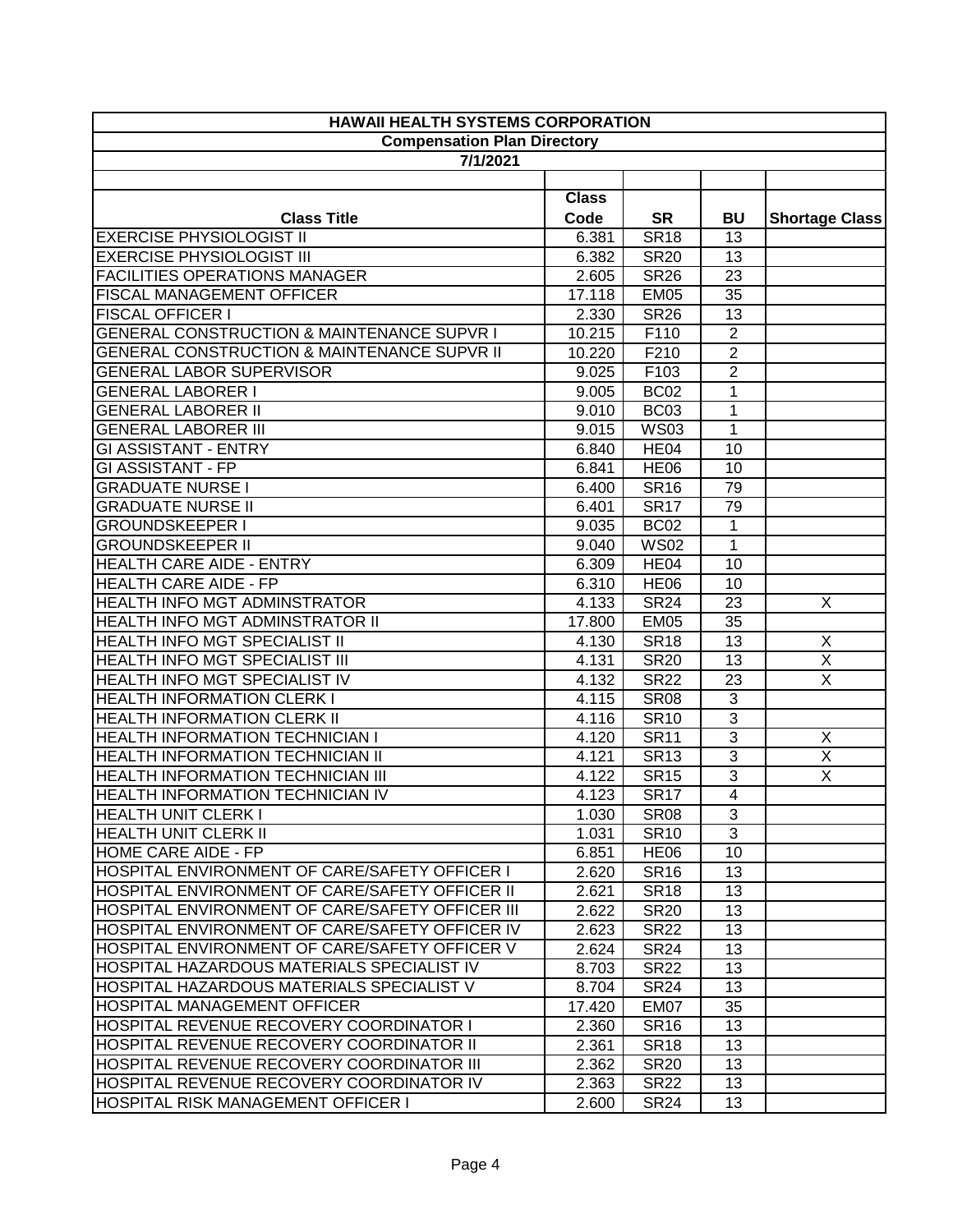| <b>HAWAII HEALTH SYSTEMS CORPORATION</b>            |              |                  |                |                         |
|-----------------------------------------------------|--------------|------------------|----------------|-------------------------|
| <b>Compensation Plan Directory</b>                  |              |                  |                |                         |
| 7/1/2021                                            |              |                  |                |                         |
|                                                     |              |                  |                |                         |
|                                                     | <b>Class</b> |                  |                |                         |
| <b>Class Title</b>                                  | Code         | <b>SR</b>        | <b>BU</b>      | <b>Shortage Class</b>   |
| HOSPITAL RISK MANAGEMENT OFFICER II                 | 2.601        | <b>SR26</b>      | 13             |                         |
| HOSPITAL ROOM SERVICE ATTENDANT                     | 9.460        | <b>BC03</b>      | $\mathbf 1$    |                         |
| HUMAN RESOURCES ADMINSTRATOR                        | 17.076       | EM08             | 35             |                         |
| <b>HUMAN RESOURCES CLERK II</b>                     | 1.515        | <b>SR07</b>      | 63             |                         |
| <b>HUMAN RESOURCES CLERK III</b>                    | 1.517        | <b>SR09</b>      | 63             |                         |
| HUMAN RESOURCES CLERK IV                            | 1.519        | <b>SR11</b>      | 63             |                         |
| HUMAN RESOURCES CLERK V                             | 1.521        | <b>SR13</b>      | 63             |                         |
| HUMAN RESOURCES MANAGER                             | 17.074       | <b>EM05</b>      | 35             |                         |
| HUMAN RESOURCES OFFICER                             | 17.073       | <b>EM03</b>      | 35             |                         |
| HUMAN RESOURCES SPECIALIST I                        | 2.862        | <b>SR16</b>      | 73             |                         |
| HUMAN RESOURCES SPECIALIST II                       | 2.864        | <b>SR18</b>      | 73             |                         |
| HUMAN RESOURCES SPECIALIST III                      | 2.865        | <b>SR20</b>      | 73             |                         |
| HUMAN RESOURCES SPECIALIST IV                       | 2.867        | <b>SR22</b>      | 73             |                         |
| HUMAN RESOURCES SPECIALIST V                        | 2.868        | <b>SR24</b>      | 73             |                         |
| HUMAN RESOURCES SPECIALIST VI                       | 2.871        | <b>SR26</b>      | 93             |                         |
| HUMAN RESOURCES TECHNICIAN VI                       | 1.523        | <b>SR15</b>      | 63             |                         |
| HUMAN RESOURCES TECHNICIAN VII                      | 1.524        | <b>SR17</b>      | 63             |                         |
| <b>IMAGING ASSISTANT - ENTRY</b>                    | 6.830        | HE <sub>04</sub> | 10             |                         |
| <b>IMAGING ASSISTANT - FP</b>                       | 6.831        | <b>HE06</b>      | 10             |                         |
| <b>IMAGING CLINICAL NAVIGATOR</b>                   | 5.825        | <b>SR22</b>      | 13             |                         |
| <b>IMAGING MULTI MODALITY SPECIALIST</b>            | 5.821        | <b>SR23</b>      | 13             | X                       |
| <b>IMAGING SPECIALIST I</b>                         | 5.800        | <b>SR16</b>      | 13             | $\overline{X}$          |
| <b>IMAGING SPECIALIST II</b>                        | 5.801        | <b>SR18</b>      | 13             | $\overline{\mathsf{x}}$ |
| <b>IMAGING SPECIALIST III</b>                       | 5.802        | <b>SR20</b>      | 13             | $\overline{\mathsf{X}}$ |
| <b>IMAGING SPECIALIST IV</b>                        | 5.803        | <b>SR22</b>      | 13             | $\overline{\mathsf{X}}$ |
| <b>IMAGING SPECIALIST V</b>                         | 5.804        | <b>SR24</b>      | 13             | Χ                       |
| <b>IMAGING SPECIALIST VI</b>                        | 5.805        | <b>SR26</b>      | 13             | $\overline{X}$          |
| <b>IMAGING TECHNOLOGIST</b>                         | 5.705        | <b>SR16</b>      | $\overline{3}$ | $\overline{\mathsf{x}}$ |
| <b>INFORMATION TECHNOLOGY MANAGER I</b>             | 17.033       | EM03             | 35             |                         |
| <b>INFORMATION TECHNOLOGY MANAGER II</b>            | 17.035       | <b>EM05</b>      | 35             | X                       |
| INFORMATION TECHNOLOGY SPECIALIST I                 | 2.935        | <b>SR16</b>      | 13             | X.                      |
| INFORMATION TECHNOLOGY SPECIALIST II                | 2.936        | <b>SR18</b>      | 13             | $\overline{X}$          |
| INFORMATION TECHNOLOGY SPECIALIST III               | 2.937        | <b>SR20</b>      | 13             | X                       |
| INFORMATION TECHNOLOGY SPECIALIST IV                | 2.938        | <b>SR22</b>      | 13             | X                       |
| <b>INFORMATION TECHNOLOGY SPECIALIST V</b>          | 2.939        | <b>SR24</b>      | 13             | X                       |
| <b>INFORMATION TECHNOLOGY SPECIALIST VI</b>         | 2.940        | <b>SR26</b>      | 13             | $\overline{X}$          |
| <b>INFORMATION TECHNOLOGY SUPPORT TECHNICIAN I</b>  | 1.275        | <b>SR13</b>      | 3              |                         |
| <b>INFORMATION TECHNOLOGY SUPPORT TECHNICIAN II</b> | 1.276        | <b>SR15</b>      | 3              |                         |
| INFORMATION TECHNOLOGY SUPPORT TECHNICIAN III       | 1.277        | <b>SR17</b>      | 3              |                         |
| <b>INSTITUTION FACILITIES SUPERINTENDENT I</b>      | 2.105        | <b>SR21</b>      | $\overline{4}$ |                         |
| <b>INSTITUTION FACILITIES SUPERINTENDENT II</b>     | 2.106        | <b>SR24</b>      | 4              |                         |
| <b>INSTITUTION FOOD SERVICES MANAGER I</b>          | 9.601        | <b>WS08</b>      | 1              |                         |
| <b>INSTITUTION FOOD SERVICES MANAGER II</b>         | 9.602        | F108             | $\mathbf{2}$   |                         |
| <b>INSTITUTION FOOD SERVICES MANAGER III</b>        | 9.603        | F208             | $\overline{2}$ |                         |
| INSTITUTION FOOD SERVICES MANAGER IV                | 9.604        | F308             | $\overline{2}$ |                         |
| <b>KITCHEN HELPER</b>                               | 9.450        | BC <sub>02</sub> | 1              |                         |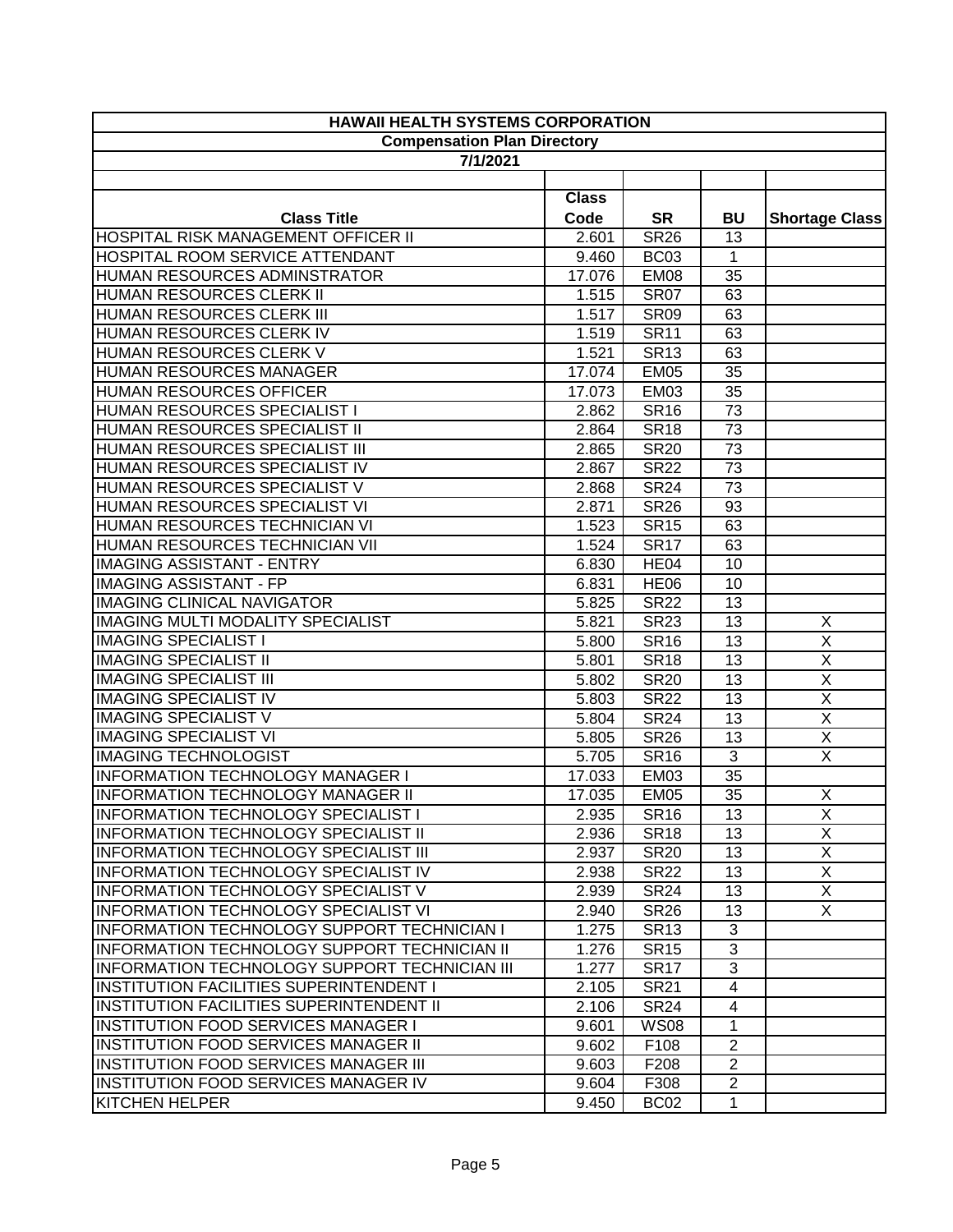| <b>HAWAII HEALTH SYSTEMS CORPORATION</b>   |              |                  |                |                         |
|--------------------------------------------|--------------|------------------|----------------|-------------------------|
| <b>Compensation Plan Directory</b>         |              |                  |                |                         |
| 7/1/2021                                   |              |                  |                |                         |
|                                            |              |                  |                |                         |
|                                            | <b>Class</b> |                  |                |                         |
| <b>Class Title</b>                         | Code         | <b>SR</b>        | <b>BU</b>      | <b>Shortage Class</b>   |
| <b>LABORATORY ASSISTANT I</b>              | 5.470        | <b>SR06</b>      | 3              |                         |
| <b>LABORATORY ASSISTANT II</b>             | 5.473        | <b>SR08</b>      | $\overline{3}$ |                         |
| <b>LABORATORY ASSISTANT III</b>            | 5.476        | <b>SR10</b>      | $\overline{3}$ |                         |
| <b>LABORATORY ASSISTANT IV</b>             | 5.479        | <b>SR12</b>      | 3              |                         |
| <b>LAUNDRY HELPER I</b>                    | 9.620        | <b>BC02</b>      | 1              |                         |
| <b>LAUNDRY HELPER II</b>                   | 9.625        | <b>WS02</b>      | $\mathbf{1}$   |                         |
| <b>LAUNDRY MANAGER</b>                     | 9.645        | F103             | $\overline{c}$ |                         |
| <b>LAUNDRY WORKER I</b>                    | 9.633        | BC03             | 1              |                         |
| <b>LAUNDRY WORKER II</b>                   | 9.635        | <b>WS03</b>      | 1              |                         |
| LICENSED PRACTICAL NURSE - ENTRY           | 6.773        | <b>HE06</b>      | 10             | X                       |
| LICENSED PRACTICAL NURSE - FP              | 6.775        | <b>HE08</b>      | 10             | $\overline{\mathsf{X}}$ |
| <b>LICENSED PRACTICAL NURSE III</b>        | 6.774        | <b>HE10</b>      | 10             |                         |
| <b>MANAGMENT ANALYST I</b>                 | 2.901        | <b>SR16</b>      | 13             |                         |
| <b>MANAGMENT ANALYST II</b>                | 2.902        | <b>SR18</b>      | 13             |                         |
| <b>MANAGMENT ANALYST III</b>               | 2.904        | <b>SR20</b>      | 13             |                         |
| MANAGMENT ANALYST IV                       | 2.906        | <b>SR22</b>      | 13             |                         |
| MANAGMENT ANALYST V                        | 2.907        | <b>SR24</b>      | 13             |                         |
| MANAGMENT ANALYST VI                       | 2.909        | <b>SR26</b>      | 13             |                         |
| <b>MATERIALS MANAGEMENT SPECIALIST III</b> | 2.615        | <b>SR20</b>      | 13             |                         |
| MATERIALS MANAGEMENT SPECIALIST IV         | 2.616        | <b>SR22</b>      | 13             |                         |
| MATERIALS MANAGEMENT SPECIALIST V          | 2.617        | <b>SR24</b>      | 13             |                         |
| MEDICAL ASSISTANT - ENTRY                  | 6.855        | <b>HE05</b>      | 10             |                         |
| <b>MEDICAL ASSISTANT - FP</b>              | 6.856        | HE07             | 10             |                         |
| MEDICAL STAFF SERVICES COORDINATOR         | 2.145        | <b>SR24</b>      | 13             |                         |
| MEDICAL STAFF SERVICES DIRECTOR            | 2.146        | <b>SR26</b>      | 13             |                         |
| <b>MEDICAL TECHNOLOGIST II</b>             | 5.490        | <b>SR18</b>      | 13             | X                       |
| <b>MEDICAL TECHNOLOGIST III</b>            | 5.494        | <b>SR20</b>      | 13             | $\overline{\mathsf{X}}$ |
| MEDICAL TECHNOLOGIST IV                    | 5.498        | <b>SR22</b>      | 13             | $\overline{\mathsf{x}}$ |
| <b>MEDICAL TECHNOLOGIST V</b>              | 5.502        | <b>SR24</b>      | 23             | $\overline{X}$          |
| <b>MEDICAL TRANSCRIPTIONIST I</b>          | 1.044        | <b>SR10</b>      | $\overline{3}$ |                         |
| <b>MEDICAL TRANSCRIPTIONIST II</b>         | 1.045        | <b>SR12</b>      | 3              |                         |
| <b>MEDICAL TRANSCRIPTIONIST III</b>        | 1.046        | <b>SR14</b>      | 3              |                         |
| <b>MEDICAL TRANSCRIPTIONIST IV</b>         | 1.047        | <b>SR16</b>      | 3              |                         |
| MEDICAL TRANSCRIPTIONIST V                 | 1.048        | <b>SR18</b>      | 4              |                         |
| NURSE AIDE - ENTRY                         | 6.753        | <b>HE02</b>      | 10             |                         |
| NURSE AIDE - FP                            | 6.755        | HE <sub>04</sub> | 10             |                         |
| <b>NURSE PRACTITIONER I</b>                | 6.460        | <b>SR26</b>      | 9              |                         |
| <b>NURSE PRACTITIONER II</b>               | 6.461        | <b>SR28</b>      | 9              |                         |
| <b>OCCUPATIONAL THERAPIST III</b>          | 6.286        | <b>SR20</b>      | 13             | X                       |
| <b>OCCUPATIONAL THERAPIST IV</b>           | 6.287        | <b>SR22</b>      | 13             | $\overline{X}$          |
| <b>OCCUPATIONAL THERAPIST V</b>            | 6.298        | <b>SR24</b>      | 23             | $\overline{X}$          |
| <b>OCCUPATIONAL THERAPY AIDE - ENTRY</b>   | 6.260        | HE <sub>04</sub> | 10             |                         |
| <b>OCCUPATIONAL THERAPY AIDE - FP</b>      | 6.262        | HE <sub>06</sub> | 10             |                         |
| OCCUPATIONAL THERAPY ASSISTANT - ENTRY     | 6.264        | HE <sub>08</sub> | 10             | X                       |
| OCCUPATIONAL THERAPY ASSISTANT - FP        | 6.266        | <b>HE10</b>      | 10             | X.                      |
| <b>OFFICE ASSISTANT II</b>                 | 1.026        | <b>SR06</b>      | 3              |                         |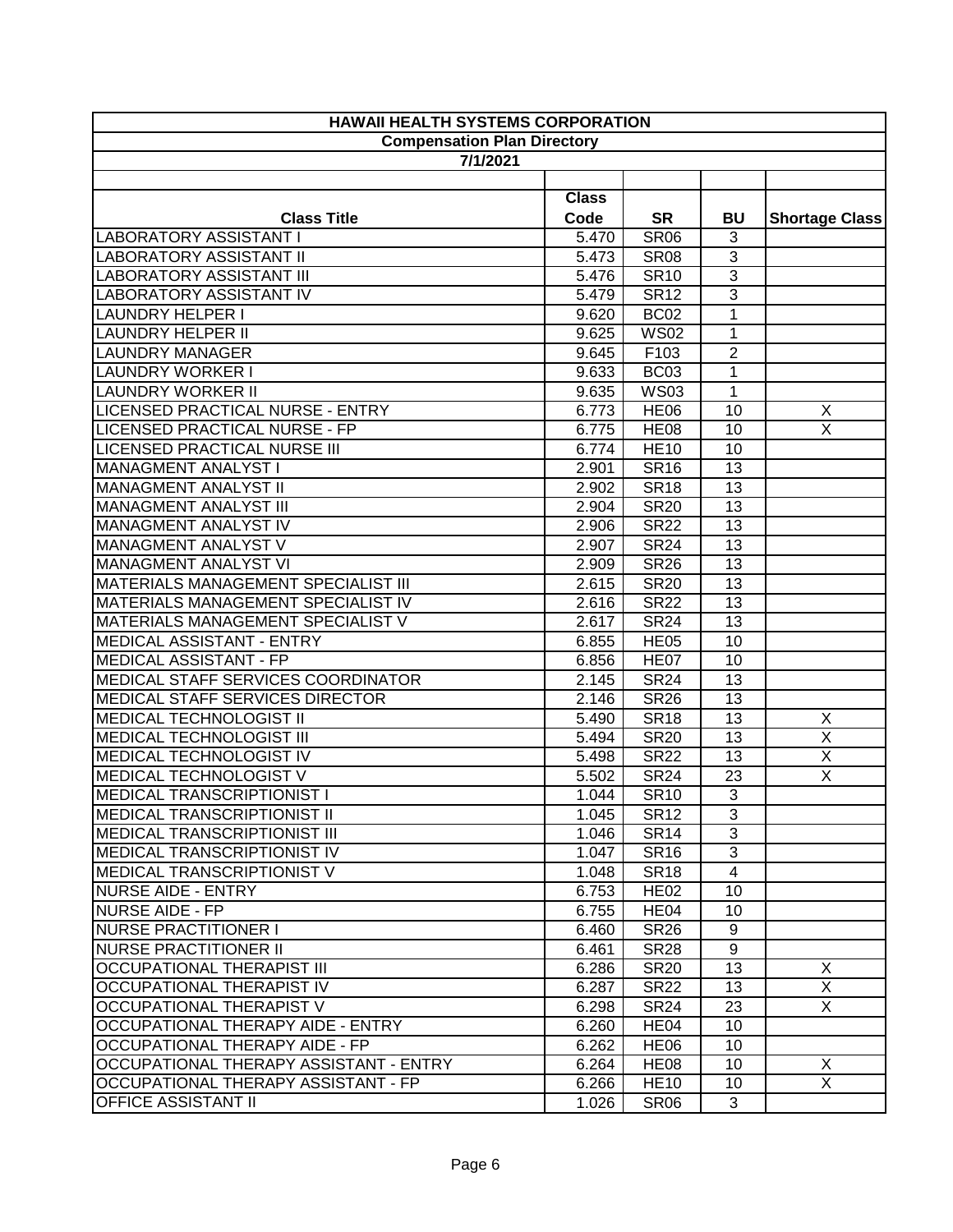| <b>HAWAII HEALTH SYSTEMS CORPORATION</b> |                                    |                  |                |                       |
|------------------------------------------|------------------------------------|------------------|----------------|-----------------------|
|                                          | <b>Compensation Plan Directory</b> |                  |                |                       |
| 7/1/2021                                 |                                    |                  |                |                       |
|                                          |                                    |                  |                |                       |
|                                          | <b>Class</b>                       |                  |                |                       |
| <b>Class Title</b>                       | Code                               | <b>SR</b>        | BU             | <b>Shortage Class</b> |
| <b>OFFICE ASSISTANT III</b>              | 1.027                              | <b>SR08</b>      | 3              |                       |
| <b>OFFICE ASSISTANT IV</b>               | $\overline{1.028}$                 | <b>SR10</b>      | $\overline{3}$ |                       |
| <b>OFFICE ASSISTANT V</b>                | 1.029                              | <b>SR12</b>      | 3              |                       |
| <b>OPERATING ROOM AIDE - ENTRY</b>       | 6.798                              | <b>HE02</b>      | 10             |                       |
| <b>OPERATING ROOM AIDE - FP</b>          | 6.799                              | HE04             | 10             |                       |
| OPERATING ROOM ASSISTANT - ENTRY         | 6.761                              | HE <sub>04</sub> | 10             |                       |
| OPERATING ROOM ASSISTANT - FP            | 6.762                              | <b>HE06</b>      | 10             |                       |
| OUTPATIENT CLINICAL ASSISTANT - ENTRY    | 6.837                              | HE <sub>04</sub> | 10             |                       |
| OUTPATIENT CLINICAL ASSISTANT - FP       | 6.838                              | <b>HE06</b>      | 10             |                       |
| PAINTER HELPER                           | 10.085                             | BC <sub>05</sub> | 1              |                       |
| <b>PAINTER I</b>                         | 10.090                             | <b>BC09</b>      | 1              |                       |
| <b>PAINTER II</b>                        | 10.095                             | <b>WS09</b>      | 1              |                       |
| PAINTER SUPERVISOR I                     | 10.100                             | F109             | $\overline{2}$ |                       |
| PAINTER SUPERVISOR II                    | 10.101                             | F209             | $\overline{2}$ |                       |
| PATIENT ACCESS MANAGER I                 | 2.114                              | <b>SR24</b>      | 13             |                       |
| PATIENT ACCESS MANAGER II                | 2.115                              | <b>SR26</b>      | 13             |                       |
| PATIENT ACCESS REPRESENTATIVE I          | 1.016                              | <b>SR11</b>      | $\overline{3}$ |                       |
| PATIENT ACCESS REPRESENTATIVE II         | 1.017                              | <b>SR13</b>      | $\overline{3}$ |                       |
| PATIENT ACCESS REPRESENTATIVE III        | 1.018                              | <b>SR15</b>      | 3              |                       |
| PATIENT ACCESS REPRESENTATIVE IV         | 1.019                              | <b>SR17</b>      | 3              |                       |
| PATIENT ACCESS REPRESENTATIVE V          | 1.020                              | <b>SR19</b>      | $\overline{3}$ |                       |
| PATIENT ACCOUNT REPRESENTATIVE I         | 1.350                              | <b>SR11</b>      | $\overline{3}$ |                       |
| PATIENT ACCOUNT REPRESENTATIVE II        | 1.351                              | <b>SR13</b>      | $\overline{3}$ |                       |
| PATIENT ACCOUNT REPRESENTATIVE III       | 1.352                              | <b>SR15</b>      | $\overline{3}$ |                       |
| PATIENT ACCOUNT REPRESENTATIVE IV        | 1.353                              | <b>SR17</b>      | $\overline{3}$ |                       |
| PATIENT ACCOUNT REPRESENTATIVE V         | 1.354                              | <b>SR19</b>      | $\overline{3}$ |                       |
| PATIENT ADVOCATE                         | 2.155                              | <b>SR20</b>      | 13             |                       |
| PATIENT CARE TECHNICIAN - ENTRY          | 6.742                              | HE <sub>04</sub> | 10             |                       |
| PATIENT CARE TECHNICIAN - FP             | 6.743                              | <b>HE06</b>      | 10             |                       |
| PATIENT FINANCIAL COUNSELOR              | 1.349                              | <b>SR15</b>      | $\overline{3}$ |                       |
| PATIENT FINANCIAL SERVICES MANAGER I     | 2.111                              | <b>SR24</b>      | 13             |                       |
| PATIENT FINANCIAL SERVICES MANAGER II    | 2.112                              | <b>SR26</b>      | 13             |                       |
| <b>PAYROLL CLERK</b>                     | 1.405                              | <b>SR10</b>      | 3              |                       |
| PAYROLL SYSTEMS MANAGER                  | 17.100                             | <b>EM03</b>      | 35             |                       |
| PHARMACIST - GRADUATE                    | 5.666                              | <b>SR20</b>      | 13             |                       |
| <b>PHARMACIST I</b>                      | 5.668                              | <b>SR22</b>      | 13             | X                     |
| <b>PHARMACIST II</b>                     | 5.670                              | <b>SR24</b>      | 13             | X                     |
| PHARMACIST III                           | 5.672                              | <b>SR26</b>      | 23             | $\overline{X}$        |
| PHARMACY AIDE - ENTRY                    | 6.845                              | <b>HE02</b>      | 10             |                       |
| PHARMACY AIDE - FP                       | 6.846                              | HE <sub>04</sub> | 10             |                       |
| PHARMACY COMPOUNDING QUALITY COORD ENTRY | 6.847                              | <b>HE08</b>      | 10             |                       |
| PHARMACY COMPOUNDING QUALITY COORD FP    | 6.848                              | <b>HE10</b>      | 10             |                       |
| PHARMACY TECHNICIAN - ENTRY              | 6.796                              | HE <sub>04</sub> | 10             | X                     |
| PHARMACY TECHNICIAN - FP                 | 6.797                              | HE <sub>06</sub> | 10             | X                     |
| PHYSICAL THERAPIST ASSISTANT - ENTRY     | 6.314                              | HE <sub>08</sub> | 10             | X                     |
| PHYSICAL THERAPIST ASSISTANT - FP        | 6.315                              | <b>HE10</b>      | 10             | $\overline{X}$        |
|                                          |                                    |                  |                |                       |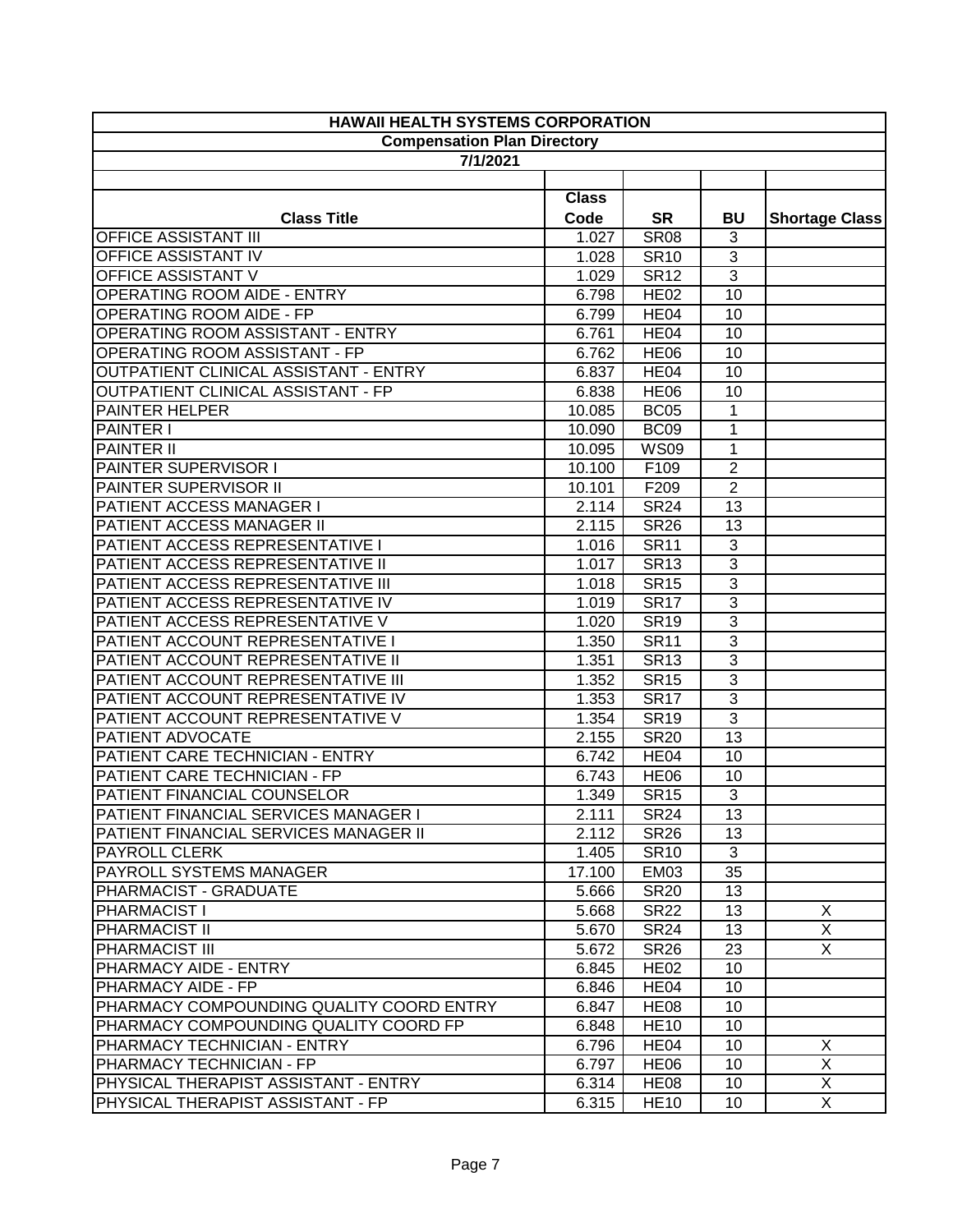| <b>Compensation Plan Directory</b><br>7/1/2021<br><b>Class</b><br><b>SR</b><br><b>Class Title</b><br>Code<br><b>BU</b><br><b>Shortage Class</b><br>PHYSICAL THERAPIST III<br>$\overline{\text{SR}}$ <sub>0</sub><br>X<br>6.321<br>13<br>$\overline{X}$<br>PHYSICAL THERAPIST IV<br><b>SR22</b><br>6.322<br>13<br>$\overline{\mathsf{x}}$<br>PHYSICAL THERAPIST V<br><b>SR24</b><br>$\overline{23}$<br>6.332<br><b>PLUMBER HELPER</b><br><b>BC05</b><br>$\mathbf{1}$<br>10.125<br><b>BC10</b><br>$\mathbf{1}$<br>X<br>10.130<br><b>WS10</b><br>X<br>10.133<br>1<br>F110<br>$\overline{2}$<br>10.135<br>$\sqrt{3}$<br><b>SR11</b><br>1.407<br>3<br><b>SR13</b><br>1.409<br>$\overline{\omega}$<br><b>SR15</b><br>1.411<br>$\overline{4}$<br>1.412<br><b>SR17</b><br>13<br><b>SR16</b><br>2.609<br><b>SR18</b><br>2.610<br>13<br><b>SR20</b><br>13<br>2.611<br>2.612<br><b>SR22</b><br>13<br>PROGRAM SPECIALIST AGING III<br><b>SR20</b><br>13<br>3.391<br>PROGRAM SPECIALIST AGING IV<br>3.392<br><b>SR22</b><br>13<br>PROGRAM SPECIALIST AGING V<br>3.393<br><b>SR24</b><br>13<br>PROGRAM SPECIALIST AGING VI<br><b>SR26</b><br>13<br>3.394<br><b>PROJECT MANAGER</b><br>17.700<br><b>EM05</b><br>35<br>PSYCHIATRIC AIDE - ENTRY<br>HE04<br>10<br>6.767<br><b>PSYCHIATRIC AIDE - FP</b><br><b>HE06</b><br>6.768<br>10<br>PURCHASING TECHNICIAN I<br><b>SR11</b><br>3<br>$\overline{1.571}$<br>$\overline{3}$<br>PURCHASING TECHNICIAN II<br><b>SR13</b><br>1.572<br><b>RECREATIONAL AIDE - ENTRY</b><br>HE04<br>10<br>6.371<br><b>RECREATIONAL AIDE - FP</b><br>6.372<br><b>HE06</b><br>10<br><b>RECREATIONAL THERAPIST I</b><br>6.375<br><b>SR16</b><br>13<br><b>RECREATIONAL THERAPIST II</b><br><b>SR18</b><br>13<br>6.376<br><b>RECREATIONAL THERAPIST III</b><br><b>SR20</b><br>6.377<br>13<br><b>RECREATIONAL THERAPIST IV</b><br>6.378<br>13<br><b>SR22</b><br><b>RECREATIONAL THERAPIST V</b><br>6.379<br><b>SR24</b><br>23<br><b>REGIONAL COMPLIANCE &amp; CORPORATE QUALITY</b><br>17.440<br>EM <sub>05</sub><br>35<br><b>REGIONAL COMPLIANCE &amp; PRIVACY OFFICER</b><br><b>SR24</b><br>2.130<br>13<br>REGIONAL HUMAN RESOURCES DIRECTOR I<br><b>EM01</b><br>17.079<br>35<br>REGIONAL HUMAN RESOURCES DIRECTOR II<br>EM03<br>17.080<br>35<br><b>REGIONAL HUMAN RESOURCES DIRECTOR III</b><br>17.081<br>EM05<br>35<br>REGIONAL HUMAN RESOURCES DIRECTOR IV<br>17.082<br>EM07<br>35<br>REGISTERED PROFESSIONAL NURSE II<br>X<br>6.452<br><b>SR18</b><br>9<br>$\overline{X}$<br>REGISTERED PROFESSIONAL NURSE III<br><b>SR20</b><br>9<br>6.453<br>$\overline{X}$<br>$9\,$<br><b>REGISTERED PROFESSIONAL NURSE IV</b><br><b>SR22</b><br>6.454<br>$\overline{\mathsf{x}}$<br>REGISTERED PROFESSIONAL NURSE V<br>9<br>6.455<br><b>SR23</b><br>$\overline{X}$<br><b>REGISTERED PROFESSIONAL NURSE VI</b><br><b>SR24</b><br>9<br>6.456 | <b>HAWAII HEALTH SYSTEMS CORPORATION</b>       |  |  |  |  |
|-------------------------------------------------------------------------------------------------------------------------------------------------------------------------------------------------------------------------------------------------------------------------------------------------------------------------------------------------------------------------------------------------------------------------------------------------------------------------------------------------------------------------------------------------------------------------------------------------------------------------------------------------------------------------------------------------------------------------------------------------------------------------------------------------------------------------------------------------------------------------------------------------------------------------------------------------------------------------------------------------------------------------------------------------------------------------------------------------------------------------------------------------------------------------------------------------------------------------------------------------------------------------------------------------------------------------------------------------------------------------------------------------------------------------------------------------------------------------------------------------------------------------------------------------------------------------------------------------------------------------------------------------------------------------------------------------------------------------------------------------------------------------------------------------------------------------------------------------------------------------------------------------------------------------------------------------------------------------------------------------------------------------------------------------------------------------------------------------------------------------------------------------------------------------------------------------------------------------------------------------------------------------------------------------------------------------------------------------------------------------------------------------------------------------------------------------------------------------------------------------------------------------------------------------------------------------------------------------------------------------------------------------------------------------------------------------------------------------------------------------------------------------------------------------------------------------------------------|------------------------------------------------|--|--|--|--|
|                                                                                                                                                                                                                                                                                                                                                                                                                                                                                                                                                                                                                                                                                                                                                                                                                                                                                                                                                                                                                                                                                                                                                                                                                                                                                                                                                                                                                                                                                                                                                                                                                                                                                                                                                                                                                                                                                                                                                                                                                                                                                                                                                                                                                                                                                                                                                                                                                                                                                                                                                                                                                                                                                                                                                                                                                                           |                                                |  |  |  |  |
|                                                                                                                                                                                                                                                                                                                                                                                                                                                                                                                                                                                                                                                                                                                                                                                                                                                                                                                                                                                                                                                                                                                                                                                                                                                                                                                                                                                                                                                                                                                                                                                                                                                                                                                                                                                                                                                                                                                                                                                                                                                                                                                                                                                                                                                                                                                                                                                                                                                                                                                                                                                                                                                                                                                                                                                                                                           |                                                |  |  |  |  |
|                                                                                                                                                                                                                                                                                                                                                                                                                                                                                                                                                                                                                                                                                                                                                                                                                                                                                                                                                                                                                                                                                                                                                                                                                                                                                                                                                                                                                                                                                                                                                                                                                                                                                                                                                                                                                                                                                                                                                                                                                                                                                                                                                                                                                                                                                                                                                                                                                                                                                                                                                                                                                                                                                                                                                                                                                                           |                                                |  |  |  |  |
|                                                                                                                                                                                                                                                                                                                                                                                                                                                                                                                                                                                                                                                                                                                                                                                                                                                                                                                                                                                                                                                                                                                                                                                                                                                                                                                                                                                                                                                                                                                                                                                                                                                                                                                                                                                                                                                                                                                                                                                                                                                                                                                                                                                                                                                                                                                                                                                                                                                                                                                                                                                                                                                                                                                                                                                                                                           |                                                |  |  |  |  |
|                                                                                                                                                                                                                                                                                                                                                                                                                                                                                                                                                                                                                                                                                                                                                                                                                                                                                                                                                                                                                                                                                                                                                                                                                                                                                                                                                                                                                                                                                                                                                                                                                                                                                                                                                                                                                                                                                                                                                                                                                                                                                                                                                                                                                                                                                                                                                                                                                                                                                                                                                                                                                                                                                                                                                                                                                                           |                                                |  |  |  |  |
|                                                                                                                                                                                                                                                                                                                                                                                                                                                                                                                                                                                                                                                                                                                                                                                                                                                                                                                                                                                                                                                                                                                                                                                                                                                                                                                                                                                                                                                                                                                                                                                                                                                                                                                                                                                                                                                                                                                                                                                                                                                                                                                                                                                                                                                                                                                                                                                                                                                                                                                                                                                                                                                                                                                                                                                                                                           |                                                |  |  |  |  |
|                                                                                                                                                                                                                                                                                                                                                                                                                                                                                                                                                                                                                                                                                                                                                                                                                                                                                                                                                                                                                                                                                                                                                                                                                                                                                                                                                                                                                                                                                                                                                                                                                                                                                                                                                                                                                                                                                                                                                                                                                                                                                                                                                                                                                                                                                                                                                                                                                                                                                                                                                                                                                                                                                                                                                                                                                                           |                                                |  |  |  |  |
|                                                                                                                                                                                                                                                                                                                                                                                                                                                                                                                                                                                                                                                                                                                                                                                                                                                                                                                                                                                                                                                                                                                                                                                                                                                                                                                                                                                                                                                                                                                                                                                                                                                                                                                                                                                                                                                                                                                                                                                                                                                                                                                                                                                                                                                                                                                                                                                                                                                                                                                                                                                                                                                                                                                                                                                                                                           |                                                |  |  |  |  |
|                                                                                                                                                                                                                                                                                                                                                                                                                                                                                                                                                                                                                                                                                                                                                                                                                                                                                                                                                                                                                                                                                                                                                                                                                                                                                                                                                                                                                                                                                                                                                                                                                                                                                                                                                                                                                                                                                                                                                                                                                                                                                                                                                                                                                                                                                                                                                                                                                                                                                                                                                                                                                                                                                                                                                                                                                                           |                                                |  |  |  |  |
|                                                                                                                                                                                                                                                                                                                                                                                                                                                                                                                                                                                                                                                                                                                                                                                                                                                                                                                                                                                                                                                                                                                                                                                                                                                                                                                                                                                                                                                                                                                                                                                                                                                                                                                                                                                                                                                                                                                                                                                                                                                                                                                                                                                                                                                                                                                                                                                                                                                                                                                                                                                                                                                                                                                                                                                                                                           | <b>PLUMBER I</b>                               |  |  |  |  |
|                                                                                                                                                                                                                                                                                                                                                                                                                                                                                                                                                                                                                                                                                                                                                                                                                                                                                                                                                                                                                                                                                                                                                                                                                                                                                                                                                                                                                                                                                                                                                                                                                                                                                                                                                                                                                                                                                                                                                                                                                                                                                                                                                                                                                                                                                                                                                                                                                                                                                                                                                                                                                                                                                                                                                                                                                                           | <b>PLUMBER II</b>                              |  |  |  |  |
|                                                                                                                                                                                                                                                                                                                                                                                                                                                                                                                                                                                                                                                                                                                                                                                                                                                                                                                                                                                                                                                                                                                                                                                                                                                                                                                                                                                                                                                                                                                                                                                                                                                                                                                                                                                                                                                                                                                                                                                                                                                                                                                                                                                                                                                                                                                                                                                                                                                                                                                                                                                                                                                                                                                                                                                                                                           | PLUMBER SUPERVISOR                             |  |  |  |  |
|                                                                                                                                                                                                                                                                                                                                                                                                                                                                                                                                                                                                                                                                                                                                                                                                                                                                                                                                                                                                                                                                                                                                                                                                                                                                                                                                                                                                                                                                                                                                                                                                                                                                                                                                                                                                                                                                                                                                                                                                                                                                                                                                                                                                                                                                                                                                                                                                                                                                                                                                                                                                                                                                                                                                                                                                                                           | <b>PRE AUDIT CLERK I</b>                       |  |  |  |  |
|                                                                                                                                                                                                                                                                                                                                                                                                                                                                                                                                                                                                                                                                                                                                                                                                                                                                                                                                                                                                                                                                                                                                                                                                                                                                                                                                                                                                                                                                                                                                                                                                                                                                                                                                                                                                                                                                                                                                                                                                                                                                                                                                                                                                                                                                                                                                                                                                                                                                                                                                                                                                                                                                                                                                                                                                                                           | <b>PRE AUDIT CLERK II</b>                      |  |  |  |  |
|                                                                                                                                                                                                                                                                                                                                                                                                                                                                                                                                                                                                                                                                                                                                                                                                                                                                                                                                                                                                                                                                                                                                                                                                                                                                                                                                                                                                                                                                                                                                                                                                                                                                                                                                                                                                                                                                                                                                                                                                                                                                                                                                                                                                                                                                                                                                                                                                                                                                                                                                                                                                                                                                                                                                                                                                                                           | <b>PRE AUDIT CLERK III</b>                     |  |  |  |  |
|                                                                                                                                                                                                                                                                                                                                                                                                                                                                                                                                                                                                                                                                                                                                                                                                                                                                                                                                                                                                                                                                                                                                                                                                                                                                                                                                                                                                                                                                                                                                                                                                                                                                                                                                                                                                                                                                                                                                                                                                                                                                                                                                                                                                                                                                                                                                                                                                                                                                                                                                                                                                                                                                                                                                                                                                                                           | <b>PRE AUDIT CLERK IV</b>                      |  |  |  |  |
|                                                                                                                                                                                                                                                                                                                                                                                                                                                                                                                                                                                                                                                                                                                                                                                                                                                                                                                                                                                                                                                                                                                                                                                                                                                                                                                                                                                                                                                                                                                                                                                                                                                                                                                                                                                                                                                                                                                                                                                                                                                                                                                                                                                                                                                                                                                                                                                                                                                                                                                                                                                                                                                                                                                                                                                                                                           | PROCUREMENT & SUPPLY SPECIALIST I              |  |  |  |  |
|                                                                                                                                                                                                                                                                                                                                                                                                                                                                                                                                                                                                                                                                                                                                                                                                                                                                                                                                                                                                                                                                                                                                                                                                                                                                                                                                                                                                                                                                                                                                                                                                                                                                                                                                                                                                                                                                                                                                                                                                                                                                                                                                                                                                                                                                                                                                                                                                                                                                                                                                                                                                                                                                                                                                                                                                                                           | <b>PROCUREMENT &amp; SUPPLY SPECIALIST II</b>  |  |  |  |  |
|                                                                                                                                                                                                                                                                                                                                                                                                                                                                                                                                                                                                                                                                                                                                                                                                                                                                                                                                                                                                                                                                                                                                                                                                                                                                                                                                                                                                                                                                                                                                                                                                                                                                                                                                                                                                                                                                                                                                                                                                                                                                                                                                                                                                                                                                                                                                                                                                                                                                                                                                                                                                                                                                                                                                                                                                                                           | <b>PROCUREMENT &amp; SUPPLY SPECIALIST III</b> |  |  |  |  |
|                                                                                                                                                                                                                                                                                                                                                                                                                                                                                                                                                                                                                                                                                                                                                                                                                                                                                                                                                                                                                                                                                                                                                                                                                                                                                                                                                                                                                                                                                                                                                                                                                                                                                                                                                                                                                                                                                                                                                                                                                                                                                                                                                                                                                                                                                                                                                                                                                                                                                                                                                                                                                                                                                                                                                                                                                                           | PROCUREMENT & SUPPLY SPECIALIST IV             |  |  |  |  |
|                                                                                                                                                                                                                                                                                                                                                                                                                                                                                                                                                                                                                                                                                                                                                                                                                                                                                                                                                                                                                                                                                                                                                                                                                                                                                                                                                                                                                                                                                                                                                                                                                                                                                                                                                                                                                                                                                                                                                                                                                                                                                                                                                                                                                                                                                                                                                                                                                                                                                                                                                                                                                                                                                                                                                                                                                                           |                                                |  |  |  |  |
|                                                                                                                                                                                                                                                                                                                                                                                                                                                                                                                                                                                                                                                                                                                                                                                                                                                                                                                                                                                                                                                                                                                                                                                                                                                                                                                                                                                                                                                                                                                                                                                                                                                                                                                                                                                                                                                                                                                                                                                                                                                                                                                                                                                                                                                                                                                                                                                                                                                                                                                                                                                                                                                                                                                                                                                                                                           |                                                |  |  |  |  |
|                                                                                                                                                                                                                                                                                                                                                                                                                                                                                                                                                                                                                                                                                                                                                                                                                                                                                                                                                                                                                                                                                                                                                                                                                                                                                                                                                                                                                                                                                                                                                                                                                                                                                                                                                                                                                                                                                                                                                                                                                                                                                                                                                                                                                                                                                                                                                                                                                                                                                                                                                                                                                                                                                                                                                                                                                                           |                                                |  |  |  |  |
|                                                                                                                                                                                                                                                                                                                                                                                                                                                                                                                                                                                                                                                                                                                                                                                                                                                                                                                                                                                                                                                                                                                                                                                                                                                                                                                                                                                                                                                                                                                                                                                                                                                                                                                                                                                                                                                                                                                                                                                                                                                                                                                                                                                                                                                                                                                                                                                                                                                                                                                                                                                                                                                                                                                                                                                                                                           |                                                |  |  |  |  |
|                                                                                                                                                                                                                                                                                                                                                                                                                                                                                                                                                                                                                                                                                                                                                                                                                                                                                                                                                                                                                                                                                                                                                                                                                                                                                                                                                                                                                                                                                                                                                                                                                                                                                                                                                                                                                                                                                                                                                                                                                                                                                                                                                                                                                                                                                                                                                                                                                                                                                                                                                                                                                                                                                                                                                                                                                                           |                                                |  |  |  |  |
|                                                                                                                                                                                                                                                                                                                                                                                                                                                                                                                                                                                                                                                                                                                                                                                                                                                                                                                                                                                                                                                                                                                                                                                                                                                                                                                                                                                                                                                                                                                                                                                                                                                                                                                                                                                                                                                                                                                                                                                                                                                                                                                                                                                                                                                                                                                                                                                                                                                                                                                                                                                                                                                                                                                                                                                                                                           |                                                |  |  |  |  |
|                                                                                                                                                                                                                                                                                                                                                                                                                                                                                                                                                                                                                                                                                                                                                                                                                                                                                                                                                                                                                                                                                                                                                                                                                                                                                                                                                                                                                                                                                                                                                                                                                                                                                                                                                                                                                                                                                                                                                                                                                                                                                                                                                                                                                                                                                                                                                                                                                                                                                                                                                                                                                                                                                                                                                                                                                                           |                                                |  |  |  |  |
|                                                                                                                                                                                                                                                                                                                                                                                                                                                                                                                                                                                                                                                                                                                                                                                                                                                                                                                                                                                                                                                                                                                                                                                                                                                                                                                                                                                                                                                                                                                                                                                                                                                                                                                                                                                                                                                                                                                                                                                                                                                                                                                                                                                                                                                                                                                                                                                                                                                                                                                                                                                                                                                                                                                                                                                                                                           |                                                |  |  |  |  |
|                                                                                                                                                                                                                                                                                                                                                                                                                                                                                                                                                                                                                                                                                                                                                                                                                                                                                                                                                                                                                                                                                                                                                                                                                                                                                                                                                                                                                                                                                                                                                                                                                                                                                                                                                                                                                                                                                                                                                                                                                                                                                                                                                                                                                                                                                                                                                                                                                                                                                                                                                                                                                                                                                                                                                                                                                                           |                                                |  |  |  |  |
|                                                                                                                                                                                                                                                                                                                                                                                                                                                                                                                                                                                                                                                                                                                                                                                                                                                                                                                                                                                                                                                                                                                                                                                                                                                                                                                                                                                                                                                                                                                                                                                                                                                                                                                                                                                                                                                                                                                                                                                                                                                                                                                                                                                                                                                                                                                                                                                                                                                                                                                                                                                                                                                                                                                                                                                                                                           |                                                |  |  |  |  |
|                                                                                                                                                                                                                                                                                                                                                                                                                                                                                                                                                                                                                                                                                                                                                                                                                                                                                                                                                                                                                                                                                                                                                                                                                                                                                                                                                                                                                                                                                                                                                                                                                                                                                                                                                                                                                                                                                                                                                                                                                                                                                                                                                                                                                                                                                                                                                                                                                                                                                                                                                                                                                                                                                                                                                                                                                                           |                                                |  |  |  |  |
|                                                                                                                                                                                                                                                                                                                                                                                                                                                                                                                                                                                                                                                                                                                                                                                                                                                                                                                                                                                                                                                                                                                                                                                                                                                                                                                                                                                                                                                                                                                                                                                                                                                                                                                                                                                                                                                                                                                                                                                                                                                                                                                                                                                                                                                                                                                                                                                                                                                                                                                                                                                                                                                                                                                                                                                                                                           |                                                |  |  |  |  |
|                                                                                                                                                                                                                                                                                                                                                                                                                                                                                                                                                                                                                                                                                                                                                                                                                                                                                                                                                                                                                                                                                                                                                                                                                                                                                                                                                                                                                                                                                                                                                                                                                                                                                                                                                                                                                                                                                                                                                                                                                                                                                                                                                                                                                                                                                                                                                                                                                                                                                                                                                                                                                                                                                                                                                                                                                                           |                                                |  |  |  |  |
|                                                                                                                                                                                                                                                                                                                                                                                                                                                                                                                                                                                                                                                                                                                                                                                                                                                                                                                                                                                                                                                                                                                                                                                                                                                                                                                                                                                                                                                                                                                                                                                                                                                                                                                                                                                                                                                                                                                                                                                                                                                                                                                                                                                                                                                                                                                                                                                                                                                                                                                                                                                                                                                                                                                                                                                                                                           |                                                |  |  |  |  |
|                                                                                                                                                                                                                                                                                                                                                                                                                                                                                                                                                                                                                                                                                                                                                                                                                                                                                                                                                                                                                                                                                                                                                                                                                                                                                                                                                                                                                                                                                                                                                                                                                                                                                                                                                                                                                                                                                                                                                                                                                                                                                                                                                                                                                                                                                                                                                                                                                                                                                                                                                                                                                                                                                                                                                                                                                                           |                                                |  |  |  |  |
|                                                                                                                                                                                                                                                                                                                                                                                                                                                                                                                                                                                                                                                                                                                                                                                                                                                                                                                                                                                                                                                                                                                                                                                                                                                                                                                                                                                                                                                                                                                                                                                                                                                                                                                                                                                                                                                                                                                                                                                                                                                                                                                                                                                                                                                                                                                                                                                                                                                                                                                                                                                                                                                                                                                                                                                                                                           |                                                |  |  |  |  |
|                                                                                                                                                                                                                                                                                                                                                                                                                                                                                                                                                                                                                                                                                                                                                                                                                                                                                                                                                                                                                                                                                                                                                                                                                                                                                                                                                                                                                                                                                                                                                                                                                                                                                                                                                                                                                                                                                                                                                                                                                                                                                                                                                                                                                                                                                                                                                                                                                                                                                                                                                                                                                                                                                                                                                                                                                                           |                                                |  |  |  |  |
|                                                                                                                                                                                                                                                                                                                                                                                                                                                                                                                                                                                                                                                                                                                                                                                                                                                                                                                                                                                                                                                                                                                                                                                                                                                                                                                                                                                                                                                                                                                                                                                                                                                                                                                                                                                                                                                                                                                                                                                                                                                                                                                                                                                                                                                                                                                                                                                                                                                                                                                                                                                                                                                                                                                                                                                                                                           |                                                |  |  |  |  |
|                                                                                                                                                                                                                                                                                                                                                                                                                                                                                                                                                                                                                                                                                                                                                                                                                                                                                                                                                                                                                                                                                                                                                                                                                                                                                                                                                                                                                                                                                                                                                                                                                                                                                                                                                                                                                                                                                                                                                                                                                                                                                                                                                                                                                                                                                                                                                                                                                                                                                                                                                                                                                                                                                                                                                                                                                                           |                                                |  |  |  |  |
|                                                                                                                                                                                                                                                                                                                                                                                                                                                                                                                                                                                                                                                                                                                                                                                                                                                                                                                                                                                                                                                                                                                                                                                                                                                                                                                                                                                                                                                                                                                                                                                                                                                                                                                                                                                                                                                                                                                                                                                                                                                                                                                                                                                                                                                                                                                                                                                                                                                                                                                                                                                                                                                                                                                                                                                                                                           |                                                |  |  |  |  |
|                                                                                                                                                                                                                                                                                                                                                                                                                                                                                                                                                                                                                                                                                                                                                                                                                                                                                                                                                                                                                                                                                                                                                                                                                                                                                                                                                                                                                                                                                                                                                                                                                                                                                                                                                                                                                                                                                                                                                                                                                                                                                                                                                                                                                                                                                                                                                                                                                                                                                                                                                                                                                                                                                                                                                                                                                                           |                                                |  |  |  |  |
|                                                                                                                                                                                                                                                                                                                                                                                                                                                                                                                                                                                                                                                                                                                                                                                                                                                                                                                                                                                                                                                                                                                                                                                                                                                                                                                                                                                                                                                                                                                                                                                                                                                                                                                                                                                                                                                                                                                                                                                                                                                                                                                                                                                                                                                                                                                                                                                                                                                                                                                                                                                                                                                                                                                                                                                                                                           |                                                |  |  |  |  |
|                                                                                                                                                                                                                                                                                                                                                                                                                                                                                                                                                                                                                                                                                                                                                                                                                                                                                                                                                                                                                                                                                                                                                                                                                                                                                                                                                                                                                                                                                                                                                                                                                                                                                                                                                                                                                                                                                                                                                                                                                                                                                                                                                                                                                                                                                                                                                                                                                                                                                                                                                                                                                                                                                                                                                                                                                                           |                                                |  |  |  |  |
|                                                                                                                                                                                                                                                                                                                                                                                                                                                                                                                                                                                                                                                                                                                                                                                                                                                                                                                                                                                                                                                                                                                                                                                                                                                                                                                                                                                                                                                                                                                                                                                                                                                                                                                                                                                                                                                                                                                                                                                                                                                                                                                                                                                                                                                                                                                                                                                                                                                                                                                                                                                                                                                                                                                                                                                                                                           |                                                |  |  |  |  |
|                                                                                                                                                                                                                                                                                                                                                                                                                                                                                                                                                                                                                                                                                                                                                                                                                                                                                                                                                                                                                                                                                                                                                                                                                                                                                                                                                                                                                                                                                                                                                                                                                                                                                                                                                                                                                                                                                                                                                                                                                                                                                                                                                                                                                                                                                                                                                                                                                                                                                                                                                                                                                                                                                                                                                                                                                                           |                                                |  |  |  |  |
|                                                                                                                                                                                                                                                                                                                                                                                                                                                                                                                                                                                                                                                                                                                                                                                                                                                                                                                                                                                                                                                                                                                                                                                                                                                                                                                                                                                                                                                                                                                                                                                                                                                                                                                                                                                                                                                                                                                                                                                                                                                                                                                                                                                                                                                                                                                                                                                                                                                                                                                                                                                                                                                                                                                                                                                                                                           |                                                |  |  |  |  |
|                                                                                                                                                                                                                                                                                                                                                                                                                                                                                                                                                                                                                                                                                                                                                                                                                                                                                                                                                                                                                                                                                                                                                                                                                                                                                                                                                                                                                                                                                                                                                                                                                                                                                                                                                                                                                                                                                                                                                                                                                                                                                                                                                                                                                                                                                                                                                                                                                                                                                                                                                                                                                                                                                                                                                                                                                                           |                                                |  |  |  |  |
| $\overline{X}$<br>9<br><b>SR25</b><br>6.457                                                                                                                                                                                                                                                                                                                                                                                                                                                                                                                                                                                                                                                                                                                                                                                                                                                                                                                                                                                                                                                                                                                                                                                                                                                                                                                                                                                                                                                                                                                                                                                                                                                                                                                                                                                                                                                                                                                                                                                                                                                                                                                                                                                                                                                                                                                                                                                                                                                                                                                                                                                                                                                                                                                                                                                               | REGISTERED PROFESSIONAL NURSE VII              |  |  |  |  |
| $\overline{X}$<br><b>SR26</b><br>29<br>6.458                                                                                                                                                                                                                                                                                                                                                                                                                                                                                                                                                                                                                                                                                                                                                                                                                                                                                                                                                                                                                                                                                                                                                                                                                                                                                                                                                                                                                                                                                                                                                                                                                                                                                                                                                                                                                                                                                                                                                                                                                                                                                                                                                                                                                                                                                                                                                                                                                                                                                                                                                                                                                                                                                                                                                                                              | REGISTERED PROFESSIONAL NURSE VIII             |  |  |  |  |
| X<br>3.300<br>SR <sub>26</sub><br>13                                                                                                                                                                                                                                                                                                                                                                                                                                                                                                                                                                                                                                                                                                                                                                                                                                                                                                                                                                                                                                                                                                                                                                                                                                                                                                                                                                                                                                                                                                                                                                                                                                                                                                                                                                                                                                                                                                                                                                                                                                                                                                                                                                                                                                                                                                                                                                                                                                                                                                                                                                                                                                                                                                                                                                                                      | <b>REHABILITATION SERVICES MANAGER</b>         |  |  |  |  |
| 2.329<br><b>SR26</b><br>13                                                                                                                                                                                                                                                                                                                                                                                                                                                                                                                                                                                                                                                                                                                                                                                                                                                                                                                                                                                                                                                                                                                                                                                                                                                                                                                                                                                                                                                                                                                                                                                                                                                                                                                                                                                                                                                                                                                                                                                                                                                                                                                                                                                                                                                                                                                                                                                                                                                                                                                                                                                                                                                                                                                                                                                                                | <b>REIMBURSEMENT ANALYST (SENIOR)</b>          |  |  |  |  |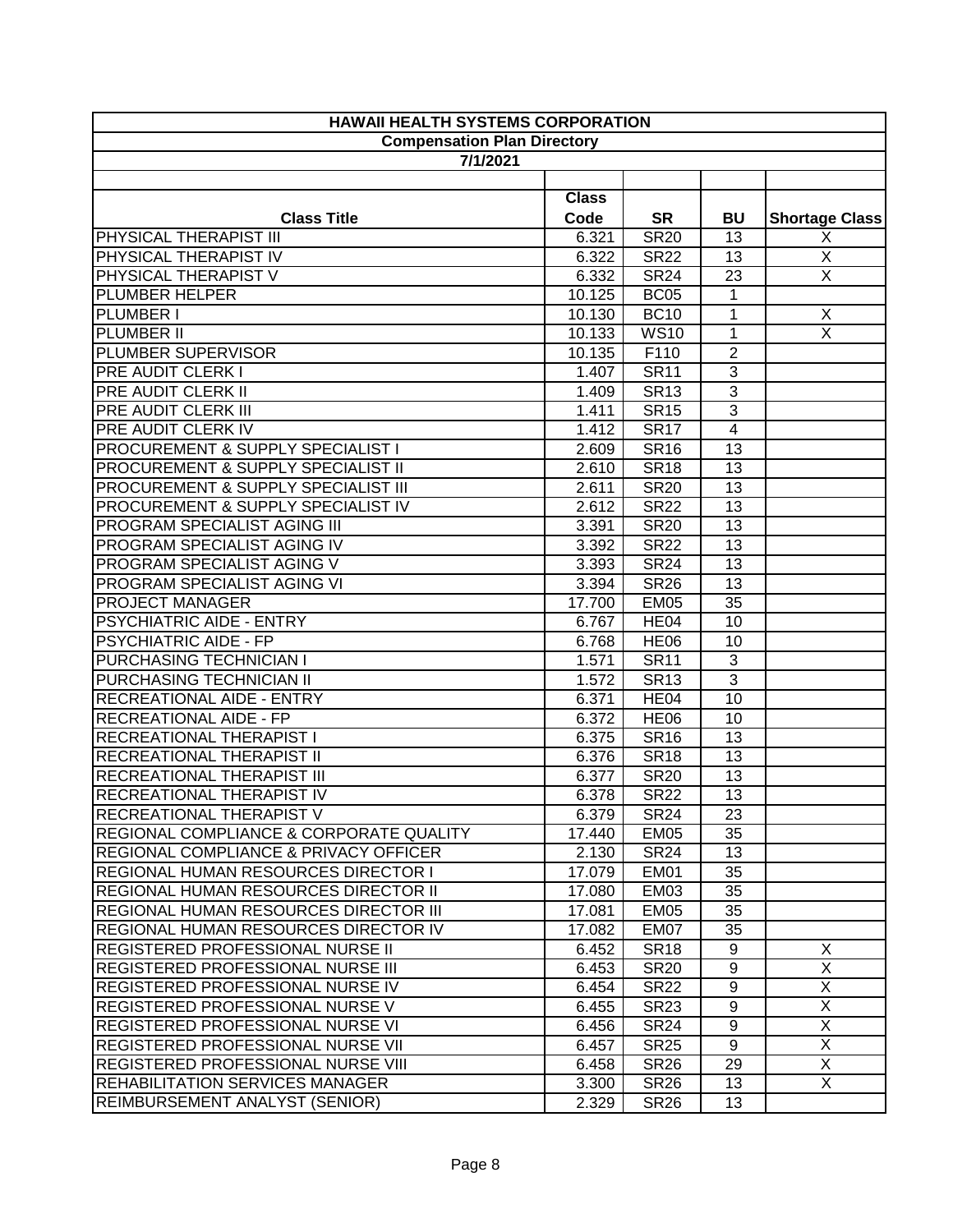| <b>HAWAII HEALTH SYSTEMS CORPORATION</b>      |                                    |                  |                 |                         |
|-----------------------------------------------|------------------------------------|------------------|-----------------|-------------------------|
|                                               | <b>Compensation Plan Directory</b> |                  |                 |                         |
| 7/1/2021                                      |                                    |                  |                 |                         |
|                                               |                                    |                  |                 |                         |
|                                               | <b>Class</b>                       |                  |                 |                         |
| <b>Class Title</b>                            | Code                               | <b>SR</b>        | <b>BU</b>       | <b>Shortage Class</b>   |
| REIMBURSEMENT ANALYST I                       | 2.324                              | <b>SR16</b>      | 13              |                         |
| REIMBURSEMENT ANALYST II                      | 2.325                              | <b>SR18</b>      | 13              |                         |
| <b>REIMBURSEMENT ANALYST III</b>              | 2.326                              | <b>SR20</b>      | 13              |                         |
| REIMBURSEMENT ANALYST IV                      | 2.327                              | <b>SR22</b>      | 13              |                         |
| REIMBURSEMENT ANALYST V                       | 2.328                              | <b>SR24</b>      | 13              |                         |
| <b>REIMBURSEMENT MANAGER</b>                  | 17.120                             | <b>EM05</b>      | 35              |                         |
| <b>RESEARCH STATISTICIAN I</b>                | 2.806                              | <b>SR16</b>      | 13              |                         |
| <b>RESEARCH STATISTICIAN II</b>               | 2.807                              | <b>SR18</b>      | 13              |                         |
| <b>RESEARCH STATISTICIAN III</b>              | 2.808                              | <b>SR20</b>      | 13              |                         |
| <b>RESEARCH STATISTICIAN IV</b>               | 2.809                              | <b>SR22</b>      | 13              |                         |
| <b>RESEARCH STATISTICIAN V</b>                | 2.810                              | <b>SR24</b>      | 23              |                         |
| <b>RESEARCH STATISTICIAN VI</b>               | 2.811                              | <b>SR26</b>      | 23              |                         |
| <b>RESIDENT FINANCIAL COUNSELOR</b>           | 1.415                              | <b>SR15</b>      | 3               |                         |
| <b>RESPIRATORY THERAPIST II</b>               | 6.336                              | <b>SR18</b>      | 13              |                         |
| <b>RESPIRATORY THERAPIST III</b>              | 6.337                              | <b>SR20</b>      | 13              |                         |
| <b>RESPIRATORY THERAPIST IV</b>               | 6.338                              | <b>SR22</b>      | 13              |                         |
| <b>RESPIRATORY THERAPIST V</b>                | 6.339                              | <b>SR24</b>      | 13              |                         |
| <b>RESPIRATORY THERAPY AIDE - ENTRY</b>       | 6.789                              | HE <sub>04</sub> | 10              |                         |
| <b>RESPIRATORY THERAPY AIDE - FP</b>          | 6.790                              | <b>HE06</b>      | 10              |                         |
| RESPIRATORY THERAPY ASSISTANT - ENTRY         | 6.834                              | <b>HE06</b>      | 10              |                         |
| <b>RESPIRATORY THERAPY ASSISTANT - FP</b>     | 6.835                              | <b>HE08</b>      | 10              |                         |
| <b>RESPIRATORY THERAPY SUPERVISOR</b>         | 6.822                              | <b>HE13</b>      | 20              | $\overline{\mathsf{x}}$ |
| <b>RESPIRATORY THERAPY TECHNICIAN - ENTRY</b> | 6.820                              | <b>HE10</b>      | 10              | $\overline{\mathsf{x}}$ |
| <b>RESPIRATORY THERAPY TECHNICIAN - FP</b>    | 6.821                              | <b>HE12</b>      | 10              | $\overline{X}$          |
| <b>RESTORATIVE NURSE AIDE FP</b>              | 6.749                              | HE <sub>04</sub> | 10              |                         |
| REVENUE CYCLE ANALYST (SENIOR)                | 2.951                              | <b>SR26</b>      | 13              |                         |
| <b>REVENUE CYCLE ANALYST II</b>               | 2.947                              | <b>SR18</b>      | 13              |                         |
| <b>REVENUE CYCLE ANALYST III</b>              | 2.948                              | <b>SR20</b>      | 13              |                         |
| REVENUE CYCLE ANALYST IV                      | 2.949                              | <b>SR22</b>      | 13              |                         |
| <b>REVENUE CYCLE ANALYST V</b>                | 2.950                              | <b>SR24</b>      | $\overline{13}$ |                         |
| <b>RIS/PAC SPECIALIST</b>                     | 5.735                              | <b>SR24</b>      | 13              |                         |
| SECRETARY I                                   | 1.147                              | <b>SR12</b>      | 3               |                         |
| <b>SECRETARY II</b>                           | 1.149                              | <b>SR14</b>      | 3               |                         |
| <b>SECRETARY III</b>                          | 1.150                              | <b>SR16</b>      | 63              |                         |
| <b>SECRETARY IV</b>                           | 1.151                              | <b>SR18</b>      | 63              |                         |
| <b>SOCIAL SERVICE ASSISTANT IV</b>            | 3.075                              | <b>SR11</b>      | 3               |                         |
| <b>SOCIAL SERVICE ASSISTANT V</b>             | 3.076                              | <b>SR13</b>      | 3               |                         |
| <b>SOCIAL WORKER I</b>                        | 3.101                              | <b>SR16</b>      | 13              | X                       |
| <b>SOCIAL WORKER II</b>                       | 3.102                              | <b>SR18</b>      | 13              | $\overline{X}$          |
| <b>SOCIAL WORKER III</b>                      | 3.103                              | <b>SR20</b>      | 13              | $\overline{X}$          |
| <b>SOCIAL WORKER IV</b>                       | 3.104                              | <b>SR22</b>      | 13              | $\overline{X}$          |
| <b>SOCIAL WORKER V</b>                        | 3.105                              | <b>SR24</b>      | 23              | X                       |
| <b>SOCIAL WORKER VI</b>                       | 3.106                              | <b>SR26</b>      | 23              | $\overline{X}$          |
| <b>SOCIAL WORKER VII</b>                      | 3.107                              | <b>SR28</b>      | 23              | X                       |
| <b>SPEECH PATHOLOGIST III</b>                 | 6.348                              | <b>SR20</b>      | 13              | X                       |
| <b>SPEECH PATHOLOGIST IV</b>                  | 6.349                              | <b>SR22</b>      | 13              | X                       |